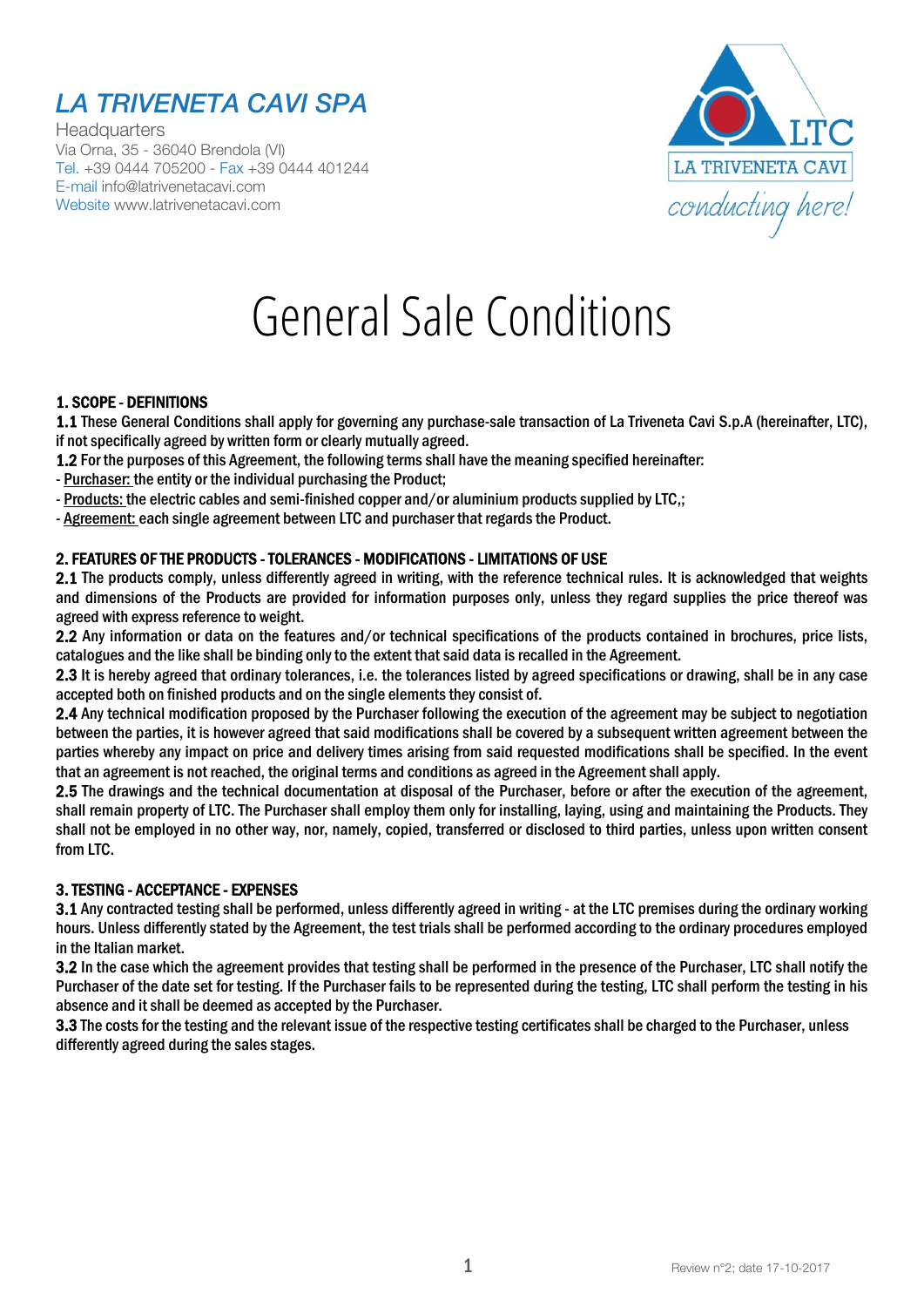

# 4. DELIVERY TIMES – WITHDRAWAL – EXCLUSION FROM THE DAMAGE COMPENSATION

4.1 In the case which LTC becomes aware that it shall not be able to deliver the Products as at the agreed delivery date, it shall timely notify the Purchaser, stating the new planned delivery date. In the event which the delay to be charged to LTC exceeds 8 weeks, the Purchaser shall be entitled to withdraw from the agreement and to receive only the refund of the already paid advance payments, if any, without any title to any further damage compensation.

4.2 LTC shall not be charged for any delay due to *force majeure* or actions or omissions of the Purchaser (by way of non-limiting example, failed communication of the data required for producing the Products) or justified by any failure thereof (by way of nonlimiting example, failure to perform any advance payment).

#### 5. SHIPPING – DELIVERY – COMPLAINTS – FORFEITURE – DEROGATION – RETENTION OF TITLE

5.1 The Supply of the Products shall be CIP, unless differently agreed. The Purchaser undertakes, upon implicit or written acceptance, of the general terms and conditions of sale, to transfer to LTC all the rights on any insurance compensation arising from accidents, thefts and shortfalls.

5.2 Any complaint regarding the condition of the packaging, the quantity and the exterior features of the Products (apparent defects) shall be notified to LTC upon delivery by means of a statement on the waybill and, later, by means of registered letter with acknowledgement of reception on pain of forfeiture.

Any complaint regarding defects which are not apt to be found by means of a thorough check upon reception (latent defects) shall be notified to LTC by means of registered letter with acknowledgement of reception on pain of forfeiture, within 8 days from the date of discovery of the fault and in any case within the warranty term as set forth by art. 8.2.

5.3 In no case, the Purchaser shall be entitled to suspend or anyway delay the payment of the Products concerned by the complaint neither the payment of other supplies.

5.4 LTC shall retain the title on the Products until full payment thereof. The Purchaser undertakes to assist LTC in anything that may be required for protecting the property rights.

#### 6. PRICES – REVIEW – CONSIDERATION FOR THE COILS

6.1 Unless differently agreed, the prices shall be CIP for packed Products according to the usage of trade regarding the agreed transportation mean, it is hereby agreed that any other expense or burden (by way of non-limiting example, specific protection) shall be charged to the Purchaser.

6.2 The prices stated in the offer of the seller shall be subject to review.

If so agreed by the parties, the prices may be updated according to the evolution of the prices of the raw materials.

6.3 The prices for raw material (copper rod) are ruled as follows:

The fixation of copper base must be given by Customer to LTC S.p.A. by written form and following the under mentioned points:

- Fixation for at least 25 tons copper on unknown LME and  $\epsilon$ /\$ BCE values within 11.00 a.m. of the fixation day and to be collected within 30 days
- Fixation on month average, by taking all LME and  $\epsilon$ /\$ BCE values of the month, to be made within the 25<sup>th</sup> day of prior month to the fixation and to be collected within the following month to fixation

LTC S.p.A. will indicate in the order confirmation of material the details of copper base fixation

#### 7. TERMS OF PAYMENT - WARRANTIES

7.1 Unless differently agreed, the payment shall be performed upon delivery of the goods or before shipment thereof. Any payment delay shall be agreed in writing by the parties. The payment terms and conditions shall be stated in the order confirmation documents.

7.2 In case of a payment delays exceeding thirty days from the agreed date, as set forth by Legislative Decree no. 192/2012, the Purchaser shall pay to LTC the interest on arrears as set forth by Legislative Decree 231/02, which is implemented by Directive no. 2011/7/EU.

7.3 The Purchaser shall not entitled to apply any deduction on the agreed price (by way of non-limiting example, with regards to any advanced payment in case of alleged faults), unless previously agreed in writing by the parties.

7.4 In the case which LTC has justified reasons to believe that the Purchaser is not able or does not intend to pay the Products within the agreed date, it shall be entitled to subordinate the delivery of the Products thereof to the issue of appropriate payment guarantees (by way of non-limiting example, a surety or a first request banking surety).

#### 8. WARRANTY AGAINST DEFECTS – EXCEPTIONS – EXCLUSION FROM THE RIGHT TO DAMAGE COMPENSATION

8.1 LTC guarantees that the Products are fit for the use they are intended to and are free of defects, undertaking, during the warranty period, to repair or replace, free of charge, the parts which, due to a bad quality of the material or a processing fault may result as faulty, provided that this is not due to natural from a natural wear, failures caused by malpractice or negligent behaviour of